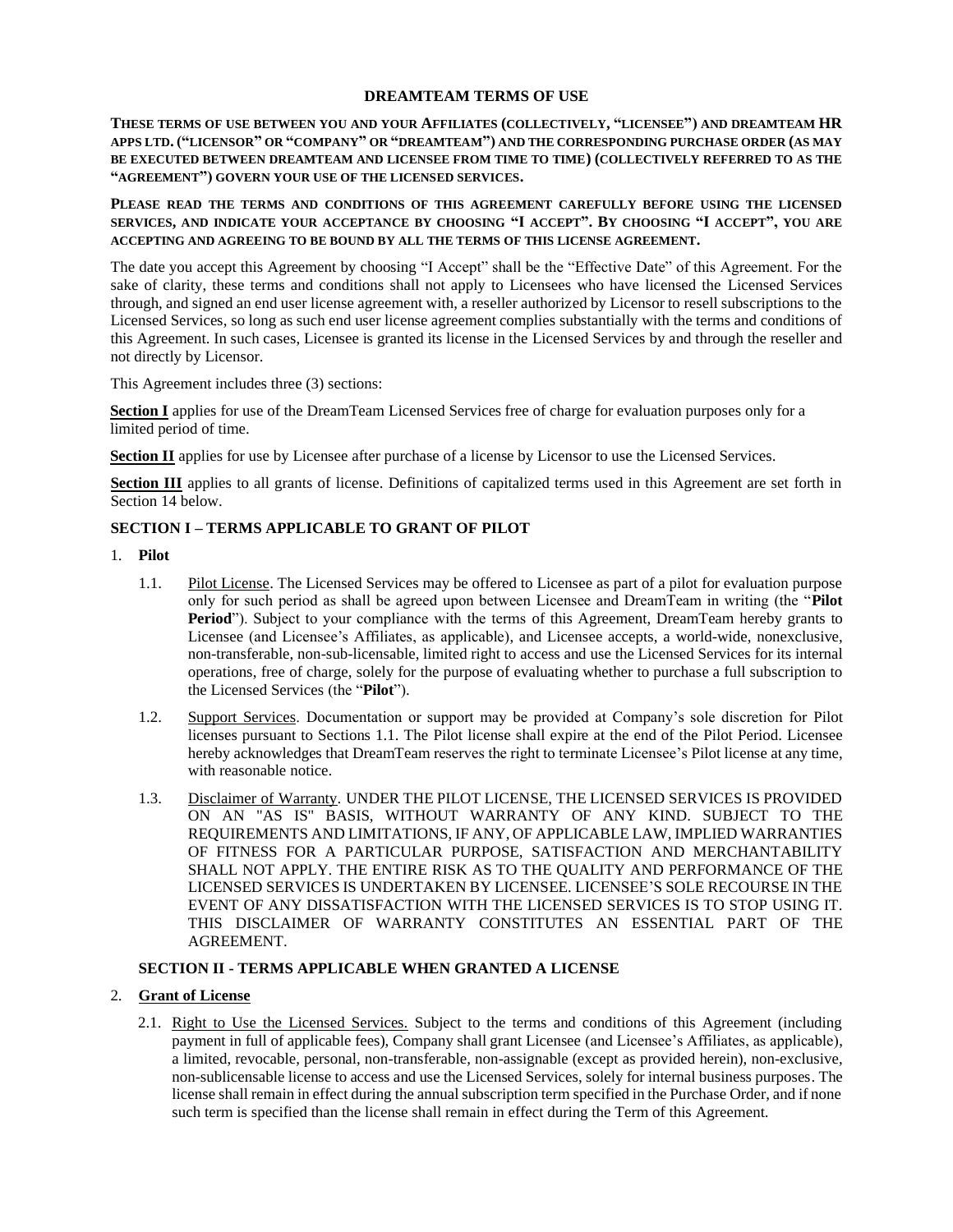2.2. Purchase Orders. The terms and conditions of this Agreement shall apply to all orders for subscriptions to the Licensed Services, submitted to Licensee by Company and shall supersede any different or additional terms on either Company's or Licensee's purchase orders. Purchase orders shall be issued by Company to Licensee.

## <span id="page-1-0"></span>3. **Maintenance and Support; Service Level; Professional Services**

- 3.1. Maintenance and Support. Subject to payment of all applicable fees in accordance with the Purchase Order, the Company shall maintain and support the access, use and operation of the Licensed Services in accordance with the Service Level Agreement attached hereto as  $\frac{Exhibit A}{.}$  Unless otherwise stated in the Purchase Order, the maintenance and support services shall be at no additional charge for Licensee.
- 3.2. Professional Services. Company may provide certain professional services, subject to the execution of a separate services agreement for the procurement of professional services, as mutually agreed upon between the parties.

## 4. **Fees and Payment**

- 4.1. General. As a condition for the rights granted under Section [2](#page-0-1) and any additional services provided by Company under Section [3,](#page-1-0) Licensee shall pay Company the annual service fees set forth in the Licensee's Purchase Order signed between the Parties and any additional amounts agreed by the parties, as applicable, which shall be attached to this Agreement and integrated hereto by reference. Fees are non-refundable.
- <span id="page-1-1"></span>4.2. Payment Terms. Unless specified otherwise, (a) Licensee shall be invoiced for the fees upon execution of this Agreement, and (b) Payment is due and shall be made immediately after receipt of a duly issued invoice from the Company, or as otherwise stated in such invoice, and (c) all amount payable hereunder shall be paid in United States Dollars. All amounts not paid within fifteen (15) days of the due date shall bear interest at the rate of either one and a half percent (1.5%) per month, or at the highest rate allowed by law, whichever is less, from the date due.
- 4.3. Taxes. Prices are exclusive of all taxes of any nature. Licensee will duly pay all applicable taxes or will supply appropriate tax exemption certificates in a form satisfactory to Company. Licensee shall, in addition to the other amounts payable under this Agreement, pay all sales, use, value added, withholding or other taxes and fees, federal, state or otherwise, however designated, which are levied or imposed by reason of the transactions contemplated by this Agreement, except for taxes based on Company's net income.

## <span id="page-1-2"></span>5. **Representations and Warranties; Disclaimers**.

- 5.1. Mutual Representations. Each party represents and warrants that (i) it is duly organized and in good standing under the laws of the jurisdiction of its organization; (ii) it has all requisite power and authority (corporate or otherwise) to execute, deliver and perform its obligations under this Agreement; (iii) the execution and delivery of this Agreement and the fulfillment of the terms hereof will not constitute a default under or breach of any agreement or other instrument to which it is a party or by which it is bound; and (iv) it will comply at all times with all applicable laws, rules and regulations relevant to this Agreement and the use and access granted under Sectio[n 2.1](#page-0-2) above.
- 5.2. Licensee Warranties. Licensee represents and warrants that Licensee will use the Licensed Services only in accordance with applicable law, shall not use the Licensed services to transmit or view (a) any information or material that is libelous, defamatory, obscene, racist or otherwise offensive, or (b) any information or material that infringes the intellectual property, moral, publicity or privacy rights of any third party. Licensee further represent and warrant that it has full authority to provide the Company with the information it requires including the personal data, and that the access and use of the Licensed Services will not violate any other contractual or other legal obligations which Licensee is subject to and which Company does not have knowledge of.
- 5.3. **Disclaimers**. EXCEPT FOR THE EXPRESS WARRANTIES PROVIDED HEREIN, AND TO THE EXTENT PERMITTED BY APPLICABLE LAW, THE LICENSED SERVICES ARE PROVIDED WITHOUT ANY OTHER WARRANTY. COMPANY EXPRESSLY DISCLAIMS ALL OTHER EXPRESS AND IMPLIED WARRANTIES, INCLUDING, BUT NOT LIMITED TO, MERCHANTABILITY, NON-INTERFERENCE, SECURITY, FITNESS FOR A PARTICULAR PURPOSE, NON- INFRINGEMENT AND ANY WARRANTIES ARISING OUT OF COURSE OF DEALING OR USAGE OF TRADE. THE ENTIRE RISK ARISING OUT OF THE USE OF THE LICENSED SERVICES REMAINS WITH LICENSEE. COMPANY DOES NOT WARRANT THAT THE ACCESS TO AND USE OF LICENSED SERVICES WILL BE UNINTERRUPTED OR ERROR-FREE OR THAT ERRORS ARE REPRODUCIBLE OR THAT ERRORS ARE REPAIRABLE AND DOES NOT WARRANT OR MAKE ANY REPRESENTATIONS REGARDING THE USE OR THE RESULTS OF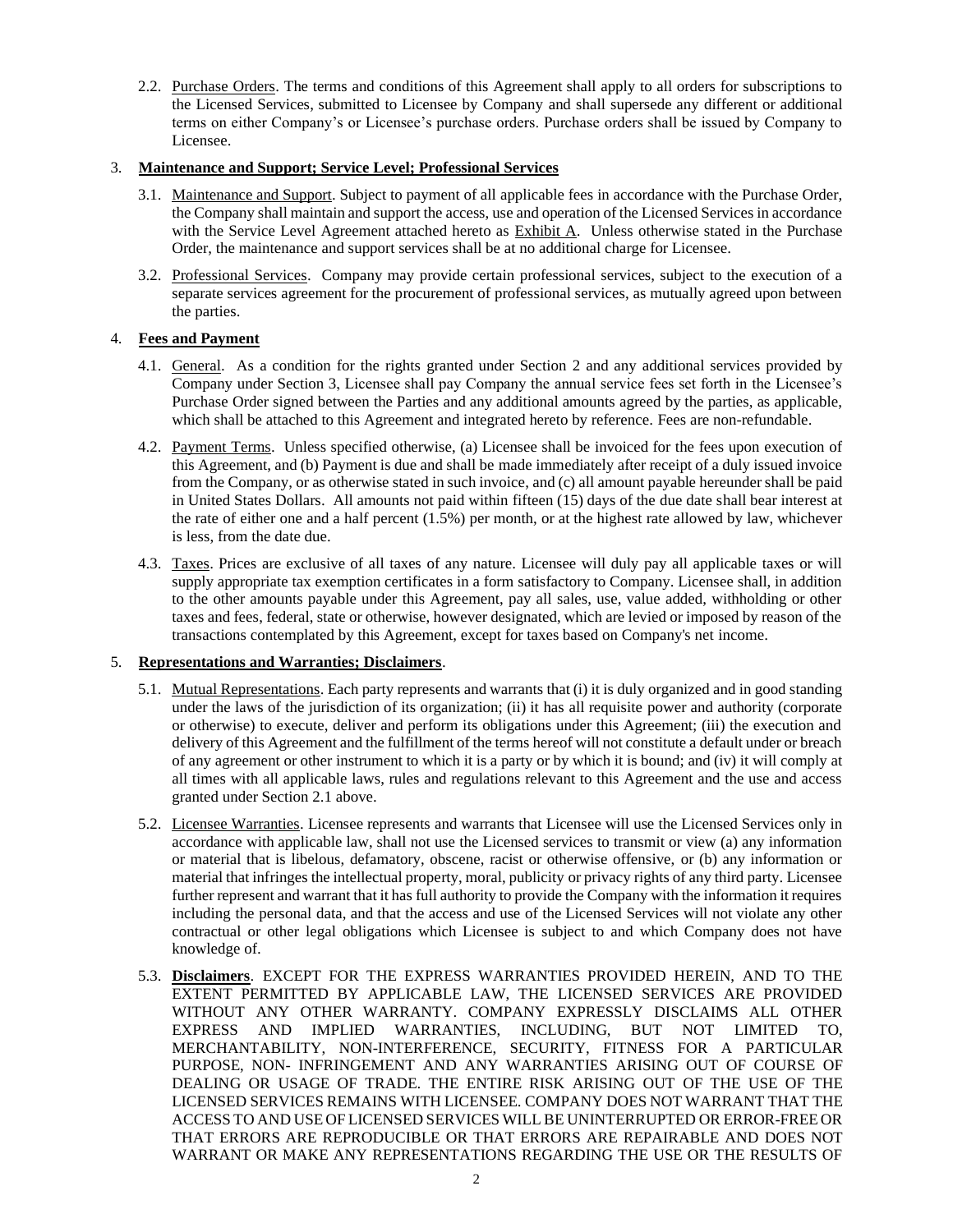THE USE OF THE LICENSED SERVICES INCLUDING WITHOUT LIMITATION IN TERMS OF THEIR CORRECTNESS, USEFULNESS, ACCURACY, RELIABILITY, OR OTHERWISE.

### <span id="page-2-0"></span>6. **Indemnification**.

- 6.1. Indemnification by Licensee. Licensee shall defend, indemnify and hold harmless Company, its officers, directors, employees, affiliates and agents, from and against any and all claims, damages, losses, liabilities, costs and reasonable expenses (including but not limited to attorney's fees) arising from the Licensee's unauthorized use of the Licensed Services and/or breach of Licensee's warranties with respect to Personal Data.
- 6.2. Indemnification by Company. Company agrees to defend, indemnify and hold harmless Licensee from and against any claims, damages, losses, liabilities, costs and reasonable expenses (including but not limited to attorney's fees) arising directly from a third party actions or suits brought against Licensee, (i) alleging that the use of the Licensed Services by Licensee in accordance with this Agreement infringes Intellectual Property Rights of such third party; (ii) resulting from Company's breach of its data protection and security obligations under the data protection agreement ("**DPA**") attached hereto as **Exhibit B**.
- 6.3. Indemnity Procedure. As condition precedent for any obligation of indemnity, indemnified party shall (i) notify the indemnifying party promptly in writing of such indemnifiable claim; and (ii) grant indemnifying party sole control and authority to handle the defense or settlement of any such claim and provide indemnifying party with all reasonable information and assistance, at indemnifying party's expense. Indemnifying party will not be bound by any settlement that indemnified party enters into without indemnifying party's prior written consent, and Indemnifying party shall obtain indemnified party's prior consent with respect to any settlement that does not provide it with a full and general release or that requires it to admit fault or requires any payment.
- 6.4. THIS SECTION [6](#page-2-0) STATES COMPANY'S SOLE AND EXCLUSIVE LIABILITY AND THE LICENSEE'S SOLE AND EXCLUSIVE REMEDY FOR ANY CLAIMS OF INTELLECTUAL PROPERTY INFRINGEMENT OR MISAPPROPRIATION.

### **SECTION III - TERMS APPLICABLE TO GRANT OF ALL LICENSES**

### <span id="page-2-1"></span>7. **Scope of License**

- 7.1. Scope of Use. As may be applicable, the Purchase Order or the pilot specifications provided on the Company's website will specify any usage limitations with respect to Licensee or Licensee's Authorized Users. Authorized Users shall receive a personal login and password which should be maintained securely by Licensee from unauthorized use. Licenses may not be shared. If Licensee wishes to add Authorized Users (in Licensee's company or in any of its Affiliates) it shall be required to purchase additional licenses for Authorized Users. Licensee shall not allow the use and access to the Licensed Services by third parties or anyone other than the Authorized Users. Licensee shall ensure that its and its Authorized Users comply with the terms of this Agreement and shall bear full responsibility for any act or omission by its Authorized Users.
- 7.2. License Restrictions. The Licensed Services shall be accessed in accordance with their intended purpose and as detailed in the DreamTeam website, the technical documentation of the Licensed Services as may be available from time to time. Except as expressly and unambiguously permitted by this Agreement, without Company's prior written consent, the Licensee may not, nor permit anyone else to, directly or indirectly: (i) grant access under its credentials or transfer Licensee's rights under this Agreement to a third party, (ii) copy, reproduce, create a derivative work or modify any part of the Licensed Services (iii) disclose, publish or otherwise make publicly available the results of any benchmarking of the Licensed Services, or use such results for competing software development activities; (iv) use or permit the Licensed Services to be used to perform services for third parties, whether on a service bureau or time sharing basis or otherwise, (v) attempt to decipher, decompile, disassemble, reverse engineer or reverse compile all or any portion of the Licensed Services, (vi) use or launch any automated system (including without limitation, "robots", "scrapers" and "spiders") to access the Licensed Services, including without limitation in order to extract for re-utilization of any parts of the Licensed Services, or perform any act that destabilizes, interrupts or encumbers the Licensed Services or its servers or use automatic means that enable sending more request messages to the servers of the Licensed Services, in a given period of time, than is reasonable in that time period, (vii) use or encourage, promote, facilitate or instruct others to use the Licensed Services for any unlawful, harmful, irresponsible, prohibited by this Agreement, or inappropriate purpose; (viii) and/or (ix) sell, license (or sublicense), lease, assign, transfer, pledge, or share Licensee's account credentials with or to any third party. Any right not explicitly granted to Licensee is reserved to Company or its licensors. The Licensee agrees to access the Licensed Services in a manner that complies with all applicable laws in the jurisdiction in which Licensee accesses the Licensed Services, including, but not limited to, applicable restrictions concerning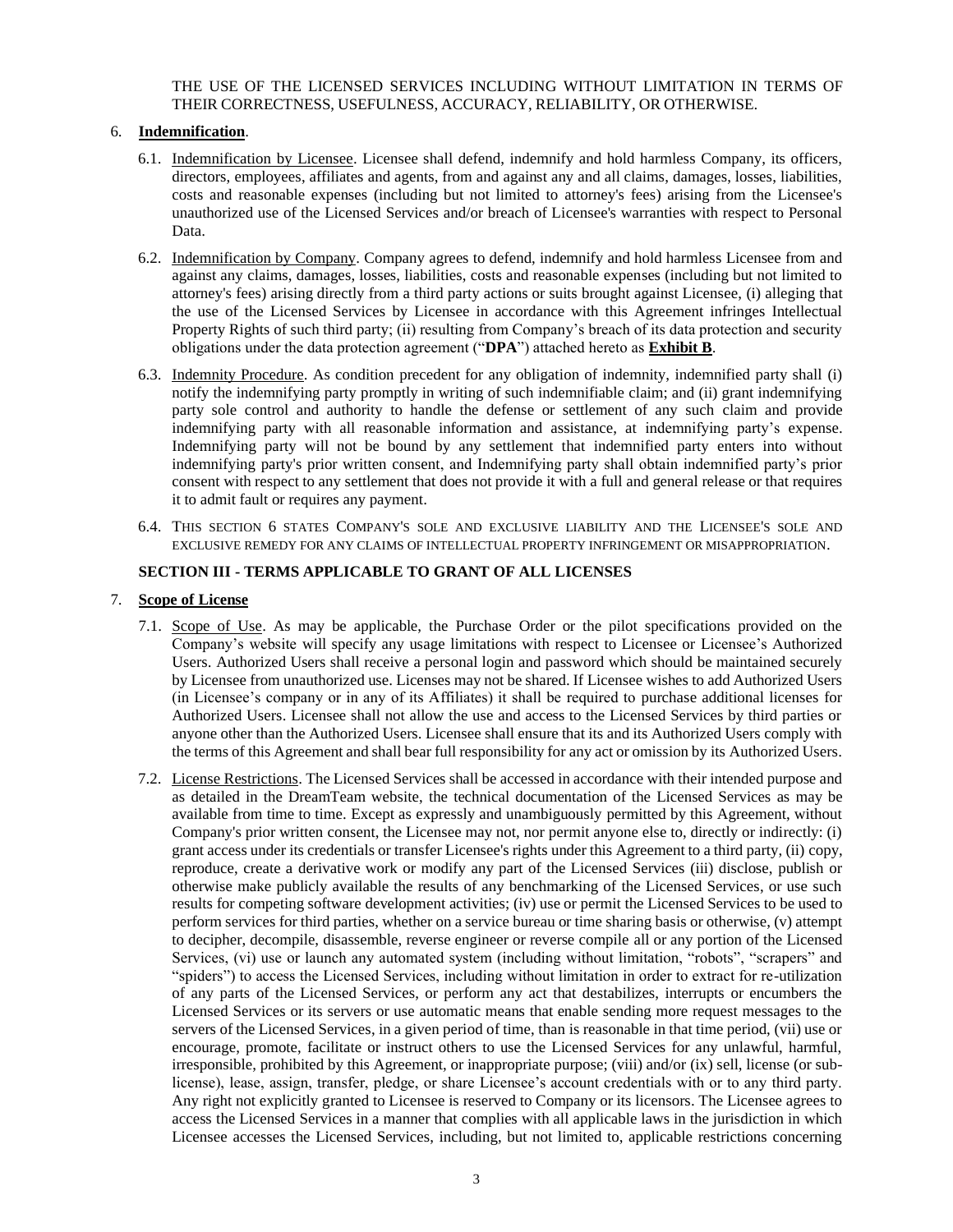copyright and other Intellectual Property Rights and with Company's license metrics and work environment conditions. Company does not provide back-up, archive or recovery services.

## <span id="page-3-1"></span><span id="page-3-0"></span>8. **Intellectual Property Rights**

- 8.1. Retention of Rights. The Licensed Services are licensed and certain rights to access and use are granted. They are not sold. All right, title and interest in and to the Licensed Services, including any Feedback, new version releases, updates, enhancements, modifications, improvements, derivative works thereof, and all Intellectual Property Rights evidenced by or embodied in, attached, connected or related thereto, are and shall remain solely owned by Company, its affiliates, or their respective suppliers and licensors ("**Company IPR**"). Noting herein contained shall be construed as granting Licensee any right, title or interest in and to Company IPR. Licensee shall retain any and all right, title and interest in and to its Licensee Data. The provisions under this sub-Sectio[n 8.1](#page-3-0) shall apply to Section I of this Agreement.
- 8.2. Use of Aggregate Data. Company shall be entitled to use any non-identified, aggregate, analytical or statistical data which is derived, created, or learned from Licensee Data during the use of the Licensed Services ("**Aggregate Data**") for any purpose, including the improvement the Licensed Services, provided that any such use does not identify the personal data of any data subject. Any disclosure or use of personal data which is required for the provision of the Licensed Services is subject to the Data Processing Agreement which is attached hereto as Exhibit B.
- 8.3. Processing of Data. The Parties hereby acknowledge and agree that Company shall process and use personal data provided as part of Licensee's Data which is required for the use of the Licensed Services, all for the purpose of providing the Licensed services, and any such processing shall be in accordance with the Data Processing Agreement which is attached hereto as Exhibit B. Company shall be considered the processor of such personnel data on behalf of Licensee who is and shall be the controller and owner of such personal data.

## <span id="page-3-2"></span>9. **Confidentiality**

- 9.1. Each party may have access to certain non-public and/or proprietary information of the other party (the "**Discloser**"), in any form or media, including (without limitation) confidential trade secrets and other information related to the products, software, technology, data, know-how, or business of the other party, whether written or oral, and to any other information that a reasonable person or entity should have reason to believe is proprietary, confidential, or competitively sensitive (''**Confidential Information**''). Notwithstanding anything to the contrary, Company IPR is deemed as Company Confidential Information.
- 9.2. Each party shall take reasonable measures, at least as protective as those taken to protect its own confidential information, but in no event less than reasonable care, to protect the Discloser's Confidential Information from disclosure to a third party. Neither party shall use or disclose the Confidential Information of the Discloser except as expressly permitted under this Agreement. All right, title and interest in and to Discloser's Confidential Information are and shall remain the sole and exclusive property of the Discloser.
- 9.3. Neither party shall have an obligation under this Agreement to maintain in confidence any information that it can demonstrate that (i) is now or subsequently becomes generally available in the public domain through no fault or breach on the part of receiving party; (ii) the receiving party can demonstrate in its records to have had rightfully in its possession prior to disclosure of the Confidential Information by the Discloser; (iii) receiving party rightfully obtains from a third party who has the right to transfer or disclose it, without default or breach of this Agreement; (iv) the receiving party can demonstrate in its records to have independently developed, without breach of this Agreement and/or any use of the Discloser's Confidential Information; or (v) is disclosed pursuant to the order or requirement of a court, administrative agency, or other governmental body; provided, however, that the receiving party shall make best effort to provide prompt notice of such court order or requirement to the Discloser to enable the Discloser to seek a protective order or otherwise prevent or restrict such disclosure.

## <span id="page-3-3"></span>10. **Term and Termination**.

10.1. Agreement Term. The term of this Agreement shall commence on either: (i) with respect to licenses granted under Section I, on the Effective Date and will continue thereafter for the Pilot Period stated in Section 1.1; (ii) with respect to the license granted under Section II, on the Effective Date and will continue thereafter for a period of one (1) year (the "**Subscription Term**" and together with the Pilot Term, the "**Term**"). At the end of the Term, the Agreement shall be renewed for additional one (1) year periods each, unless either party provides the other party with a notice of non-renewal thirty (30) days prior to then in effect Subscription Term.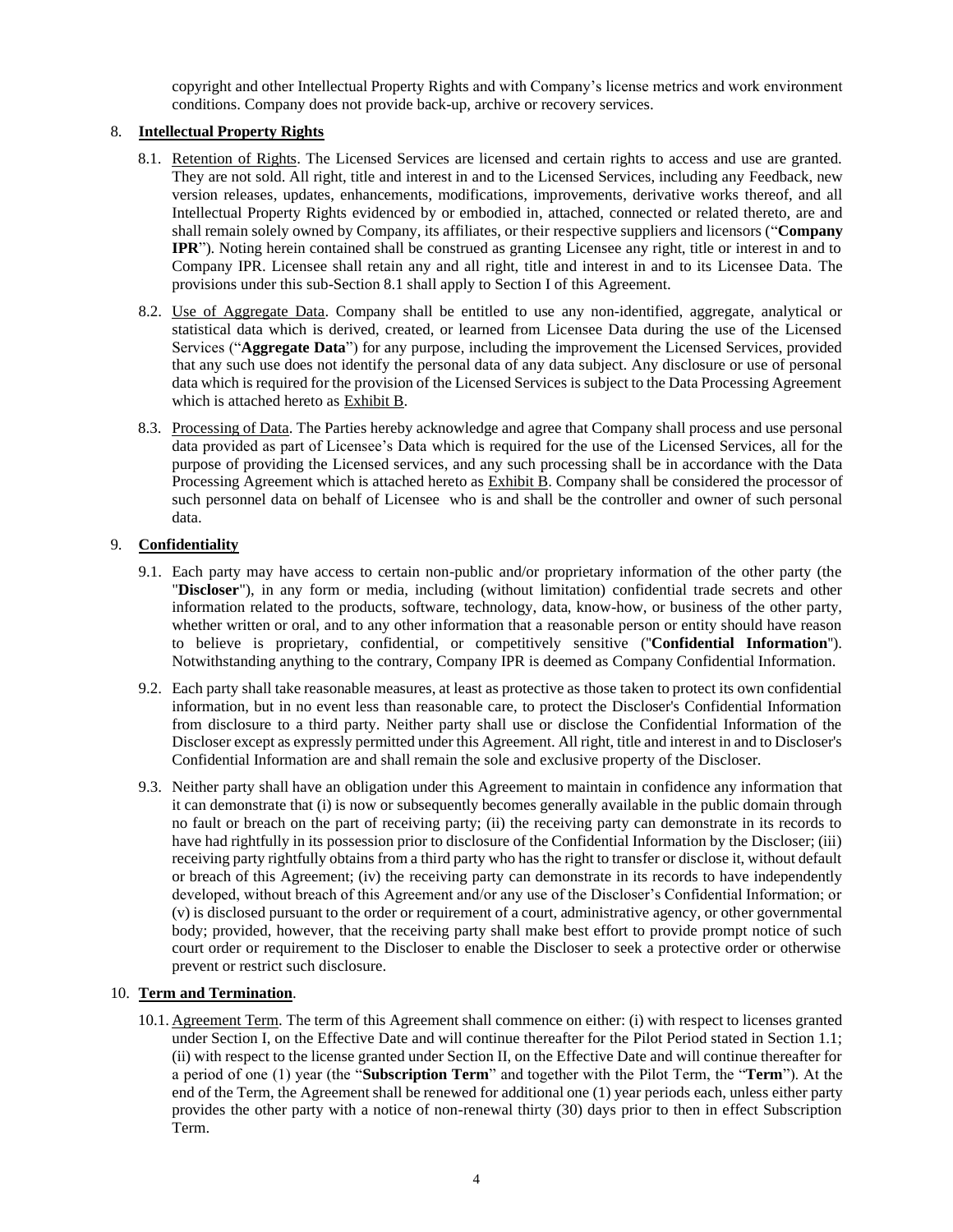- 10.2. Termination for Breach. A party may terminate this Agreement upon the other party's breach of any of the provisions hereof that is not cured within thirty (30) days after receiving notice of such breach. Breach of Sections [7](#page-2-1) and [8](#page-3-1) shall be deemed incurable breaches for which Company is entitled to terminate the Agreement immediately and without prior notice.
- 10.3. Immediate Termination. Either party may terminate this Agreement upon written notice to the other party in the event that one or more of the following events occur(s): (a) appointment of a trustee or receiver for all or any part of the assets of the other party; (b) insolvency or bankruptcy of the other party; (c) a general assignment by the other party for the benefit of creditor(s); or (d) dissolution or liquidation of the other party.
- 10.4. Effect of Termination. Upon termination of this Agreement, (i) all licenses granted under Sections [1.1](#page-0-0)[2.1](#page-0-2) above shall expire, and Licensee shall immediately discontinue any use of and access to the Licensed Services, (ii) Company shall cease providing services under Section [3,](#page-1-0) (iii) each party shall return any copies of Confidential Information to its Discloser; and (vi) unless terminated for Company's breach, all outstanding fees shall become immediately due and payable on the date of termination of the Agreement.
- 10.5. Survival. Those provisions of this Agreement which by their nature should survive the expiration or termination of this Agreement shall so survive its expiration or termination, including without limitation, Section[s 4.2](#page-1-1)[5](#page-1-2)[6](#page-2-0)[8](#page-3-1)[9](#page-3-2)[10,](#page-3-3) [11,](#page-4-0) [12](#page-4-1) an[d 13.](#page-4-2)
- <span id="page-4-0"></span>11. **Limitation of Liability**. TO THE MAXIMUM EXTENT PERMITTED BY APPLICABLE LAW, (A) IN NO EVENT SHALL COMPANY OR ANY OF ITS EMPLOYEES, AFFILIATES, LICENSORS OR SUPPLIERS BE LIABLE FOR ANY CONSEQUENTIAL, SPECIAL, INDIRECT, INCIDENTAL DAMAGES, INCLUDING WITHOUT LIMITATION INTERRUPTION OF BUSINESS, LOSS OF DATA, LOSS OF BUSINESS INFORMATION, LOST PROFITS OR GOODWILL, LOSS OF BUSINESS REVENUES, PROFITS OR SAVINGS, OR OTHER, ECONOMIC, PUNITIVE OR OTHER SIMILAR DAMAGES, HOWEVER CAUSED AND WHETHER ARISING UNDER CONTRACT, TORT, NEGLIGENCE, OR OTHER THEORY OF LIABILITY RESULTING FROM THE USE OR INABILITY TO USE THE LICENSED SERVICES, EVEN IF COMPANY HAS BEEN ADVISED OF THE POSSIBILITY OF SUCH DAMAGES, OR FOR ANY CLAIM BY ANY THIRD PARTY; AND (B) IN NO EVENT SHALL EITHER PARTY'S TOTAL LIABILITY ARISING OUT OF OR RELATING TO THIS AGREEMENT FROM ALL CLAIMS OR CAUSES OF ACTION AND UNDER ALL THEORIES OF LIABILITY, EXCEED THE TOTAL PAYMENTS ACTUALLY RECEIVED BY COMPANY UNDER THIS AGREEMENT, DURING THE TWELVE (12) MONTH PERIOD PRIOR TO ANY SUCH CLAIM OR CAUSE OF ACTION AROSE. THIS LIMITATION OF LIABILITY IS CUMULATIVE AND NOT PER INCIDENT. THE PRECEDING LIMITATIONS OF LIABILITY SHALL NOT APPLY WITH RESPECT TO WILLFUL MISCONDUCT, BREACH OF CONFIDENTIALITY AND INTELLECTUAL PROPERTY OBLIGATIONS, AND OBLIGATIONS PURSUANT TO SECTION 6 (INDEMNIFICATION). NOTWITHSTANDING, OBLIGATIONS PURSUANT TO SECTION 6 (INDEMNIFICATION) SHALL BE LIMITED, IN THE AGGREGATE TO X10 THE TOTAL PAYMENTS ACTUALLY RECEIVED BY COMPANY UNDER THIS AGREEMENT, DURING THE TWELVE (12) MONTH PERIOD PRIOR TO ANY SUCH CLAIM OR CAUSE OF ACTION AROSE.
- <span id="page-4-1"></span>12. **Publicity**. Subject to approval of the other party in advance, both Company and Licensee may refer to the existence of a license agreement between them, including listing Company as a technology provider, or Licensee as a user of the technology, including on Company's website and in its marketing and promotional materials in a manner which reflects favorably at all times on the Licensed Services and the good name, goodwill and reputation of each party. Such promotional uses include the display of a party's logo or trademark. The request for approval shall not be unreasonably withheld.

## <span id="page-4-2"></span>13. **Miscellaneous**.

- 13.1. Entire Agreement. This Agreement and any exhibits hereto set forth the entire agreement and understanding between the parties and neither party shall be bound by any conditions, definitions, warranties, understandings or representations with respect to the subject matter hereof other than as expressly provided herein or as duly set forth on or subsequent to the date hereof in writing and signed by a proper and duly authorized representative of the party to be bound thereby. This Agreement is not intended to and shall not be construed to give any third party any interest or rights (including, without limitation, any third party beneficiary rights) with respect to or in connection with this Agreement.
- 13.2. Modifications. The Company reserves the right, at its discretion, to change this Agreement at any time. Such change will be effective ten (10) days following delivery of a notice thereof to Licensee or posting the revised terms on the Company's site, and Licensee's continued use of the Licensed Service thereafter means that Licensee accepts those changes.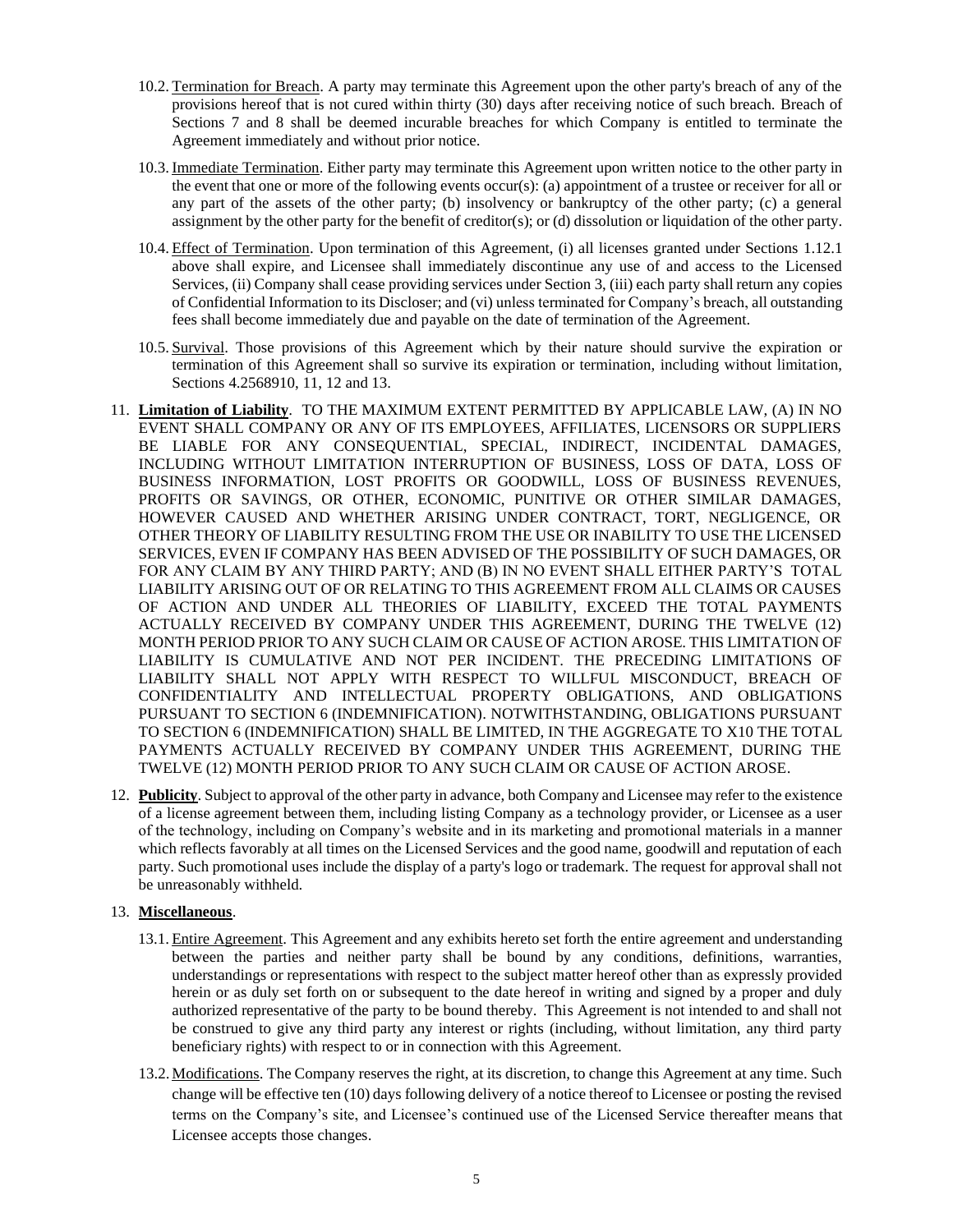- 13.3. No Waiver. The failure of any party at any time to require performance of any provision of this Agreement shall in no manner affect the right of such party at a later time to enforce the same. No waiver by any party of any condition or of any breach of any term contained in this Agreement, in any one or more instances, shall be deemed to be or construed as a further or continuing waiver of any such condition or of any breach of any such term or any other term set forth in this Agreement.
- 13.4.Severability. If any provision of this Agreement is inoperative or unenforceable for any reason, such circumstances shall not have the effect of rendering the provision in question inoperative or unenforceable in any other case or circumstance, or of rendering any other provision or provisions contained in this Agreement invalid, inoperative, or unenforceable to any extent whatsoever. The invalidity of any portion of this Agreement shall not affect the remaining portions of this Agreement.
- 13.5. Governing Law/Venue. This Agreement shall be governed by the laws of the State of Israel, without regard to that state's conflicts of laws rules. All disputes arising under or relating to this Agreement shall be resolved exclusively in the appropriate court sitting in Tel Aviv-Jaffa, Israel.
- 13.6. Assignment. Neither party may assign or otherwise transfer its rights or obligations under this Agreement without the prior consent of the other party, provided that either party may assign or otherwise transfer its rights or obligations herein in the event of transfer to a person or entity who directly or indirectly acquires all or substantially all of the assets or business of such party, whether by change of control, sale, merger or otherwise, without consent. Any prohibited assignment, transfer or sublicense shall be null and void.
- 13.7. Headings. The headings in this Agreement are solely for convenience of reference and shall not be given any effect in construction or interpretation of this Agreement.
- 13.8. Force Majeure. Company shall not be liable for any failure or delay in its performance under this Agreement due to causes beyond its reasonable control, including without limitation, natural disasters, acts of civil or military authority, fire, flood, war, labor shortage or dispute, public health emergencies, pandemic or governmental authority.
- 13.9. Notices. All notices under this Agreement shall be deemed effective upon receipt and shall be in writing and (a) delivered personally, (b) sent by commercial courier with written verification of receipt, (c) sent by certified or registered mail, postage prepaid and return receipt requested, or (d) sent via electronic mail without message of failed delivery.
- <span id="page-5-0"></span>14. **Definitions.** All capitalized terms used herein shall have the meanings set forth below:
	- 14.1. "**Affiliate**" shall mean any entity that Controls, is Controlled by, or is under common Control with Licensee, provided that such an affiliate is not a competitor of Company.
	- 14.2. "**Authorized Users**" means either (i) Licensee's Affiliates; and (ii) Licensee's and its Affiliates' employees whose duties require such access or authorized consultants and subcontractors (excluding any competitors of Company) only where such use is required as part of their performance of the services for Licensee.
	- 14.3. "**Control**" shall mean the ownership, directly or indirectly, of 50% or more of the voting interest.
	- 14.4. "**Documentation**" means the standard documentation and user manuals provided or made accessible to Licensee along with the Licensed Services.
	- 14.5. "**Feedback**" shall mean any feedback, suggestions, comments, ideas, questions, any information about the Licensed Services. Feedback shall not include Licensee's Confidential Information.
	- 14.6. "**Intellectual Property Rights**" shall mean any (i) patents and patent applications throughout the world, including all reissues, divisions, continuations, continuations-in-part, extensions, renewals, and reexaminations of any of the foregoing, all whether or not registered or capable of being registered; (ii) common law and statutory trade secrets and all other confidential or proprietary or useful information that has independent value, and all know-how, in each case whether or not reduced to a writing or other tangible form; (iii) all copyrights, whether arising under statutory or common law, whether registered or not; (iv) all trademarks, trade names, corporate names, company names, trade styles, service marks, certification marks, collective marks, logos, and other source of business identifiers, whether registered or not; (v) moral rights in those jurisdictions where such rights are recognized; (vi) any rights in source code, object code, mask works, databases, algorithms, formulae and processes; and/or (vii) all other intellectual property and proprietary rights, and all rights corresponding to the foregoing throughout the world.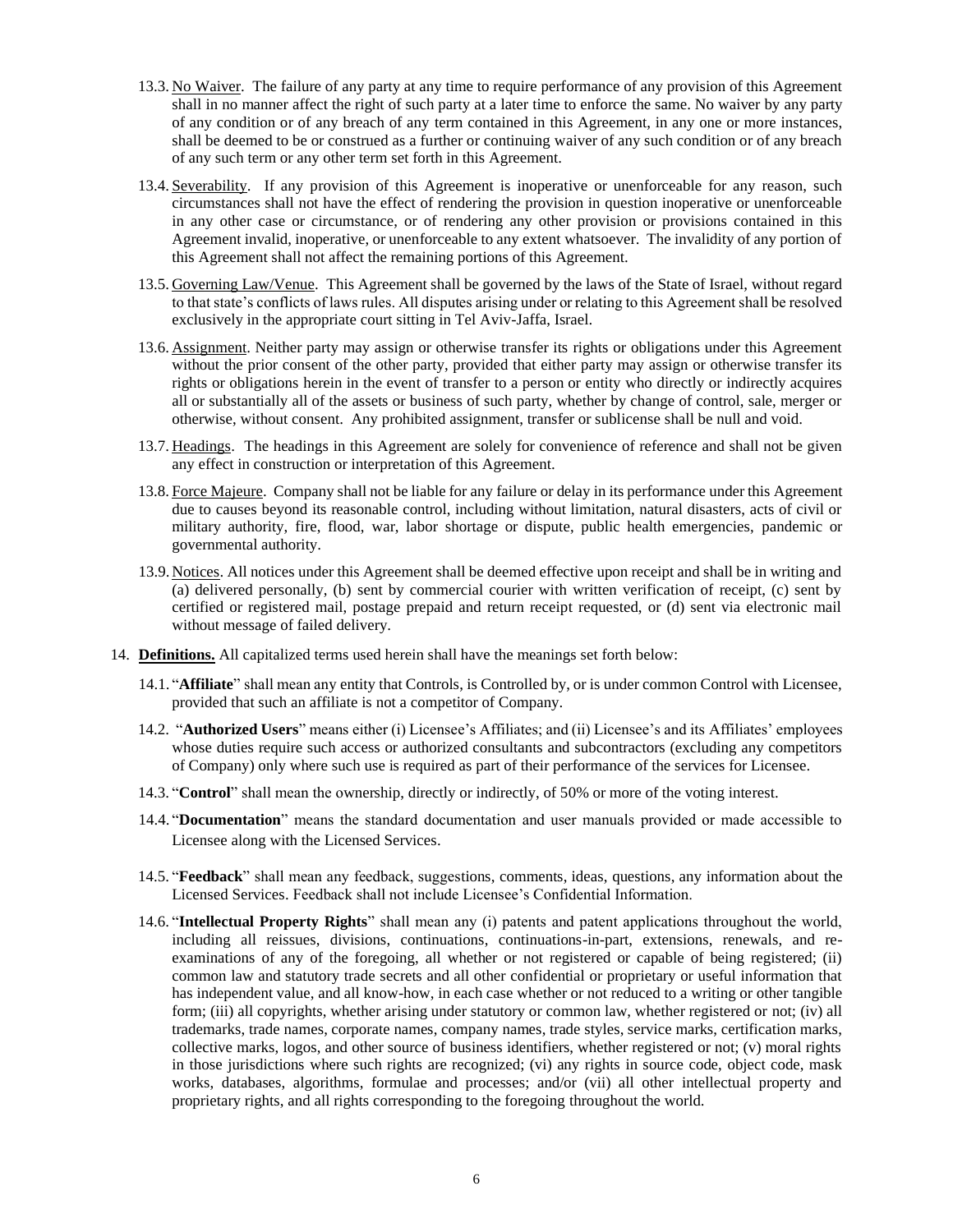- 14.7. "**Licensee Data**" means any content (e.g. data, information, reports, files, images, graphics, code or other content), including Licensee's Confidential Information, that Licensee submits to the Licensed Services, including as may be incorporated in any reports or output generated by the Licensed Services.
- 14.8. "**Licensed Services**" means the DreamTeam proprietary portal and web service made available by Company through the DreamTeam website including the Documentation and any updates, upgrades, versions, enhancements, improvements, and modifications thereto.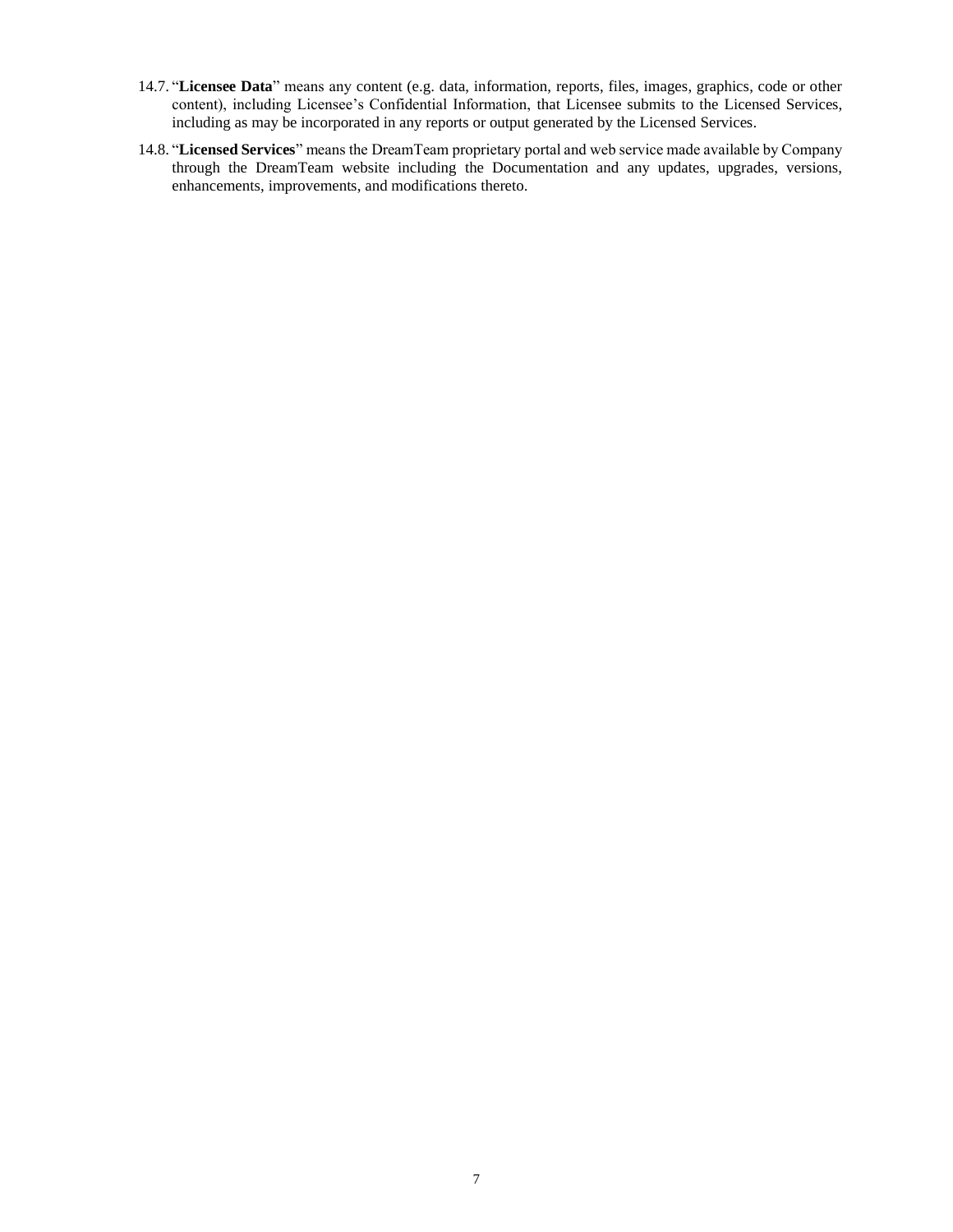## **Exhibit A**

## **Service Level Agreement**

### **1. Introduction and Definitions**

This document defines Company's policies, definitions, and responsibilities with regard to Company's Standard Support and Maintenance offering only.

"**Support**" refers to Company's responsibilities to address errors related to any of the Company SaaS services or its Enforcers, which are verifiable and reproducible failure of the services to substantially conform to its published specifications ("Error"). Notwithstanding the foregoing, "Error" shall not include any failure caused: (i) by the access, use or operation of the services with any other hardware, software or programming languages or in an environment other than intended or recommended by Company; (ii) by any bug, defect, error or malfunction in any hardware or software used with the services and not provided by Company or other parties acting on its behalf (such as licensors and vendors) or any other failure of any such hardware to conform to its published specifications; (iii) due to modifications, alterations and repairs to the services not made by Company, except as authorized in writing by Company; (iv) due to misuse, accidents or improper access or maintenance not performed by Company;. In the event that any problem or error is discovered to fall outside of the scope of the definition of Error, then Company reserves the right to recover all expenses related to the support provided, at the then current prices for such services provided such prices were agreed in advance with licensee.

"Scheduled Maintenance Interruption" refers to any planned down time, interruption or degradation of the services or the operation of the system which is required, in Company's opinion, for the correction or update of any part of the system and for any reason and for which a prior notice was given reasonably in advance.

"Emergency Maintenance Interruption" refers to any unexpected down time, interruption or degradation of the services or the operation of the system which is required for the correction of any part of the system for any reason, including but not limited to, in order to correct any Security Level 1 or Security Level 2 incidents.

Company's support may be subject to the support received by Company from its third party hosting providers. Company's support excludes: (i) force majeure events; (ii) scheduled maintenance; (iii) Licensee's Internet service failures; (iv) any failure of Licensee's own hardware, software or network connection; (v) Licensee's bandwidth restrictions; (vi) Licensee's acts or omissions, including without limitation non-compliance with the Licensed Product minimal prerequisites; and/or (vii) any failures of Company's third party hosting providers.

Support and Maintenance do not include on-site technical support, consulting (redesigning, re-architecting or reconfiguring Licensee's network), support for incompatible products or third party products, training, professional services or related out-of-pocket expenses.

### **2. Support Hours and Channels**

Standard Support is provided during regular Business Hours. Remote access to customer environment may be required for proper support upon mutual coordinate with Customer. If remote access is not available, Company will not be responsible for any delay caused to the initial response time.

Support hours are under Israel local time, Sunday through Thursday; 8:00am to 5:00pm ("**Business Hours**"). A request for response to a call during hours which are not Business Hours shall be subject to payment of additional fees in accordance with Company's professional services rates.

### **3. Severity Levels and Expected Response Time**

Licensee shall promptly notify Company in detail of any Error upon its knowledge thereof.

Company will make a commercially reasonable effort to address any support call professionally. However, Company guarantees a specific response time according to the severity of the reported issue. The following table defines the severity levels and the maximum response times guaranteed by the Company support team:

| Severity Definition<br>Level | Response Time |
|------------------------------|---------------|
|------------------------------|---------------|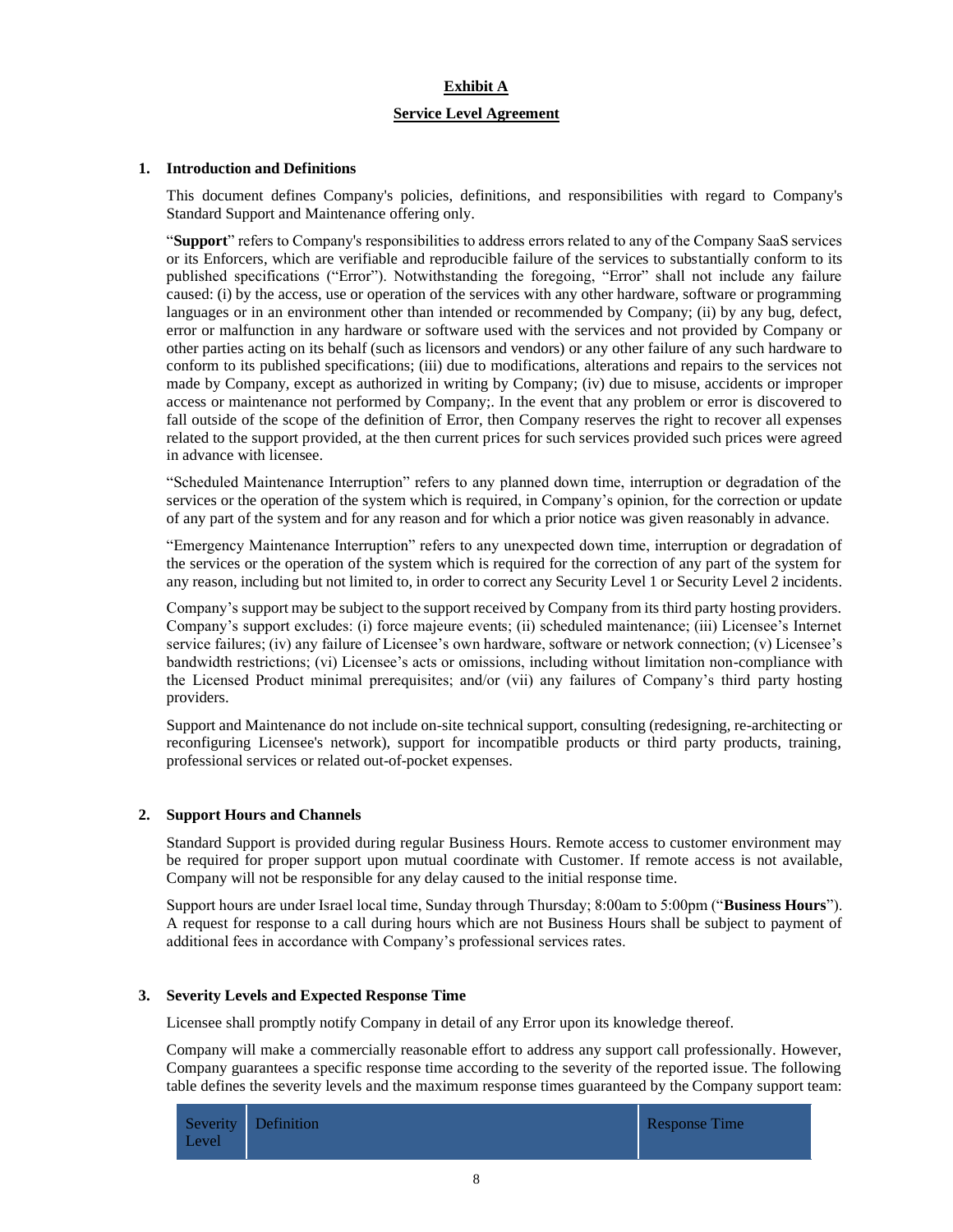|  |   | An emergency situation, in which the primary system (i.e.<br>the system supported by Company) produces materially<br>incorrect results, fails catastrophically or is otherwise<br>rendered inoperable.                 | Up to 1 business day  |
|--|---|------------------------------------------------------------------------------------------------------------------------------------------------------------------------------------------------------------------------|-----------------------|
|  | 2 | Some elements or components of the service are inoperative<br>resulting in loss of data, functionality or degraded<br>performance, but where a temporary workaround is available<br>(such as terminating the service). | Up to 3 business days |
|  | 3 | All other service-impacting events, which carry less<br>significance than Severity 1 or 2.                                                                                                                             | Up to 5 business days |
|  | 4 | All non-service-impacting issues such as documentation or<br>product enhancement requests, questions, etc.                                                                                                             | Up to 5 business days |

No further services or warranties are provided in respect of service levels, uptime, etc. and this Exhibit A is Licensee's sole and exclusive remedy for any service failure.

### **4. Availability**

Company will ensure effective and efficient achievement of availability of the Service during Service Hours. Service Hours are defined as any time outside scheduled Maintenance.

Availability will be calculated on a monthly basis. It will be calculated as follows:

# *% Availability = (Service Hours – Scheduled Maintenance) – Service Downtime × 100 (Service Hours – Scheduled Maintenance)*

The agreed % availability that is guaranteed is <99%>.

- a. A Maintenance schedule has been drawn up for scheduled Maintenance. A notice for Schedule Maintenance Interruption shall be provided at least 3 days prior to the Scheduled maintenance occurrence; A notice for Emergency Maintenance Interruption shall be provided as soon as practically possible following the event which requires such interruption, and if possible at least 24 hours prior to the Scheduled maintenance occurrence . Scheduled Maintenance Interruption and Emergency Maintenance Interruption are referred to collectively as Scheduled Maintenance and shall be calculated together and in the aggregate for the purpose of determining availability.
- b. Company will attempt to maximise actual availability even during the period for scheduled Maintenance. In no event shall planned downtime, be it for a major release or others, exceed six (6) hours per month, and reasonable efforts shall be made that downtime shall be made during non-Business Hours.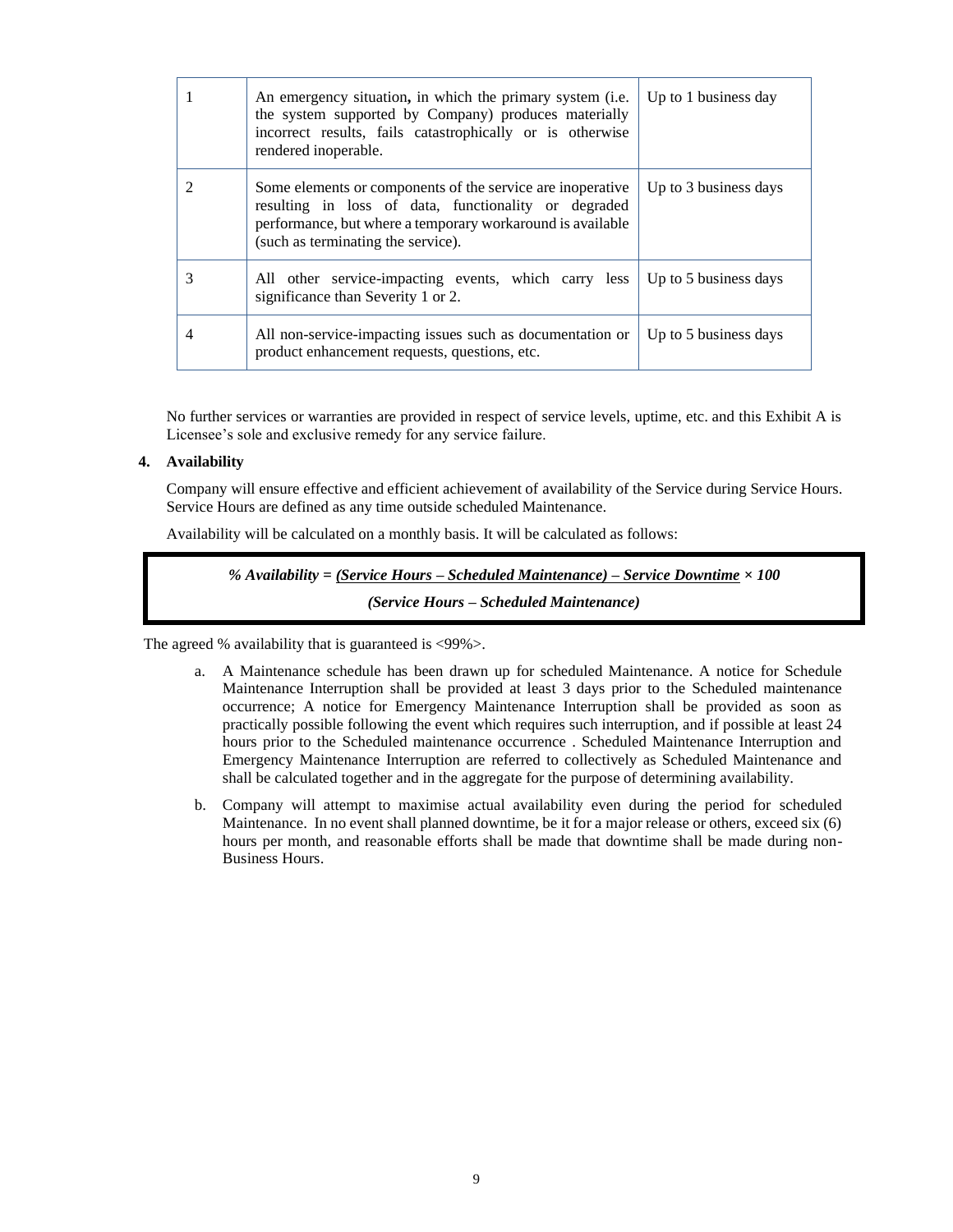### **Exhibit B**

### **Data Processing Agreement (DPA)**

This Data Processing Agreement ("**Agreement**") is incorporated by reference into the DreamTeam Software-as-a-Service Agreement ("**Main Agreement**") entered into on Effective Date of the Main Agreement between the party entering the Main Agreement ("**Controller**") and Dream Team HR Apps Ltd., on behalf of itself and its affiliates ("**Processor**"). All defined terms contained herein shall have the same meaning as the definitions set forth in the Main Agreement.

Processor shall comply with the following in respect of any and all personal data (as defined under Regulation (EU) 2016/679 (General Data Protection Regulation) and European Union (Withdrawal Agreement) Act 2020 and amended by The Data Protection, Privacy and Electronic Communications (Amendments etc) (EU Exit) Regulations 2020), the EU Standard Contractual Clauses attached hereto as Appendix 5 and personal information (as defined under the California Consumer Privacy Act of 2018) ("**PII**", "**GDPR**", **UK GDPR**", "**SCC**" and "**CCPA**" respectively):

- 1. **Controller's Compliance**. Controller's instructions for processing of PII shall comply with all applicable privacy and data protection laws, including the GDPR, CCPA and UK GDPR (collectively, "**Applicable Law**"). Controller shall have sole responsibility for the accuracy, quality and legality of PII and the means by which Controller acquired PII.
- 2. **Details of Processing**. The details of the processing activities to be carried out by Processor in respect of the Services are specified in **Appendix 1**.
- 3. **Data Subjects Rights**. Processor shall assist Controller, by using appropriate technical and organizational measures, in the fulfillment of Controller's obligations to respond to requests by data subjects in exercising their rights under applicable laws.
- 4. **Confidentiality**. Processor shall ensure that its personnel engaged in the processing of PII are bound by a confidentiality undertaking.
- 5. **Data Breach**. Processor will promptly notify Controller after becoming aware of any suspected or actual breach of security leading to the accidental or unlawful destruction, loss, alteration, unauthorized disclosure of, or access to, PII ("**Data Breach**").
- 6. **Records**. Processor will maintain up-to-date written records of its processing activities, including, *inter alia*, Processor's and Controller's contact details, details of data protection officers (where applicable), the categories of processing, transfers of PII across borders and the technical and organizational security measures implemented by the Processor. Upon request, Processor will provide an up-to-date copy of these records to Controller.
- 7. **Sub-Processors**. Controller acknowledges and agrees that Processor may engage any of the third-party subprocessors listed in **Appendix 2**, which Processor may update from time to time. Such sub-processors shall be bound by data protection obligations no less protective than those in this Agreement to the extent applicable to the nature of the Services provided by such sub-processor. If required for processing by any of Processor's entities, the EU Standard Contractual Clauses attached hereto as **Appendix 4** shall also apply hereto.
- 8. **Assistance**. Processor will assist Controller in ensuring compliance with Controller's obligations related to the security of the processing, notification and communication of Data Breaches, conduct of data protection impact assessments and any inquiry, investigation or other request by a supervisory authority.
- 9. **Possible Violation**. Where Processor believes that an instruction would result in a violation of any applicable data protection laws, Processor shall notify the Controller thereof.
- 10. **Information**. Processor will make available to Controller, upon request, information necessary to demonstrate compliance with the obligations set forth in this Agreement.
- 11. **Audits**. Upon Controller's request, Processor shall cooperate with audits and inspections of its compliance with the requirements and obligations herein and/or under applicable law. Such audits and inspections may be conducted by Controller or by any third party designated by Controller.

### 12. **Technical and Organizational Measures**.

12.1 Processor shall implement and maintain all technical and organizational measures that are required for protection of the PII and ensure a level of security that is appropriate to for dealing with and protecting against any risks to the rights and freedoms of the data subjects, and as required in order to avoid accidental or unlawful destruction, loss, alteration or unauthorized disclosure of, or access to PII and/or as otherwise required pursuant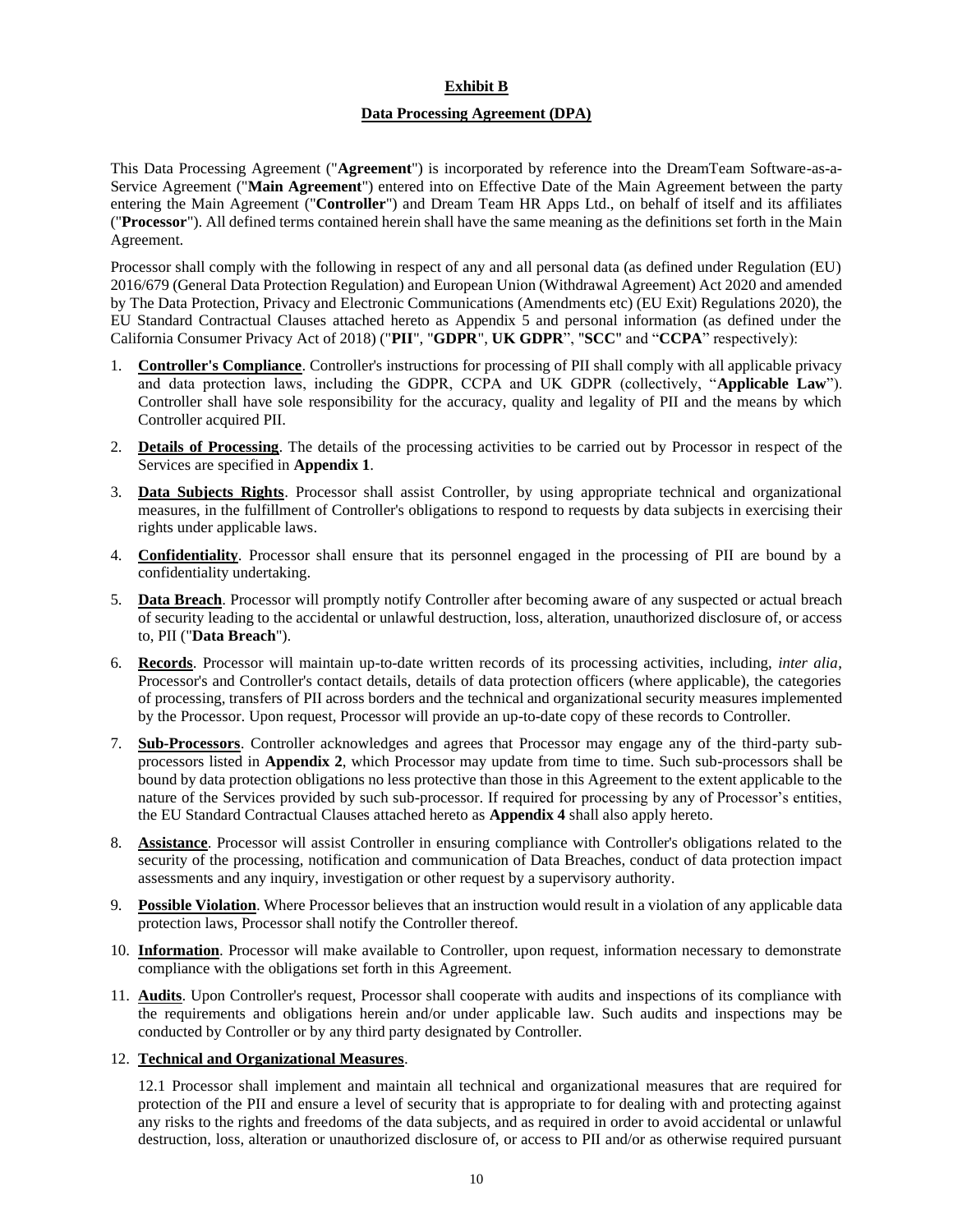to Applicable Law, including, *inter alia*, the measures set forth in **Appendix 3**. When complying with Section 12 hereof, Processor shall take into consideration the state of technological development existing at the time and the nature, scope, context and purposes of processing as well as the aforementioned risks.

12.2. Processor shall regularly monitor its compliance with this Agreement and will provide Controller, upon request, with evidence that will enable verification of such monitoring activities. Processor shall promptly implement all changes to **Appendix 3**, as requested by Controller. Processor shall ensure that all persons acting under its authority or on its behalf and having access to the PII, do not process the PII except as instructed by Controller and permitted herein.

- 13. **Transfer of PII to Third Countries**. Processor will not transfer PII to a recipient located in a country that is not a Member State of the European Union or European Economic Area, unless that country is considered by the European Commission to have an adequate level of protection or pursuant to an EU standard contractual clauses for the transfer of personal data to processors established in third countries (Commission Decision 2010/87/EC), before such transfer.
- 14. **Return and Deletion of PII**. On the Controller's request, Processor shall return or destroy PII to the extent allowed by applicable law.
- 15. **Amendments**. If Processor considers that changes are required to this Agreement in order to comply with requirements of applicable laws or of a competent authority, this Agreement will be amended accordingly.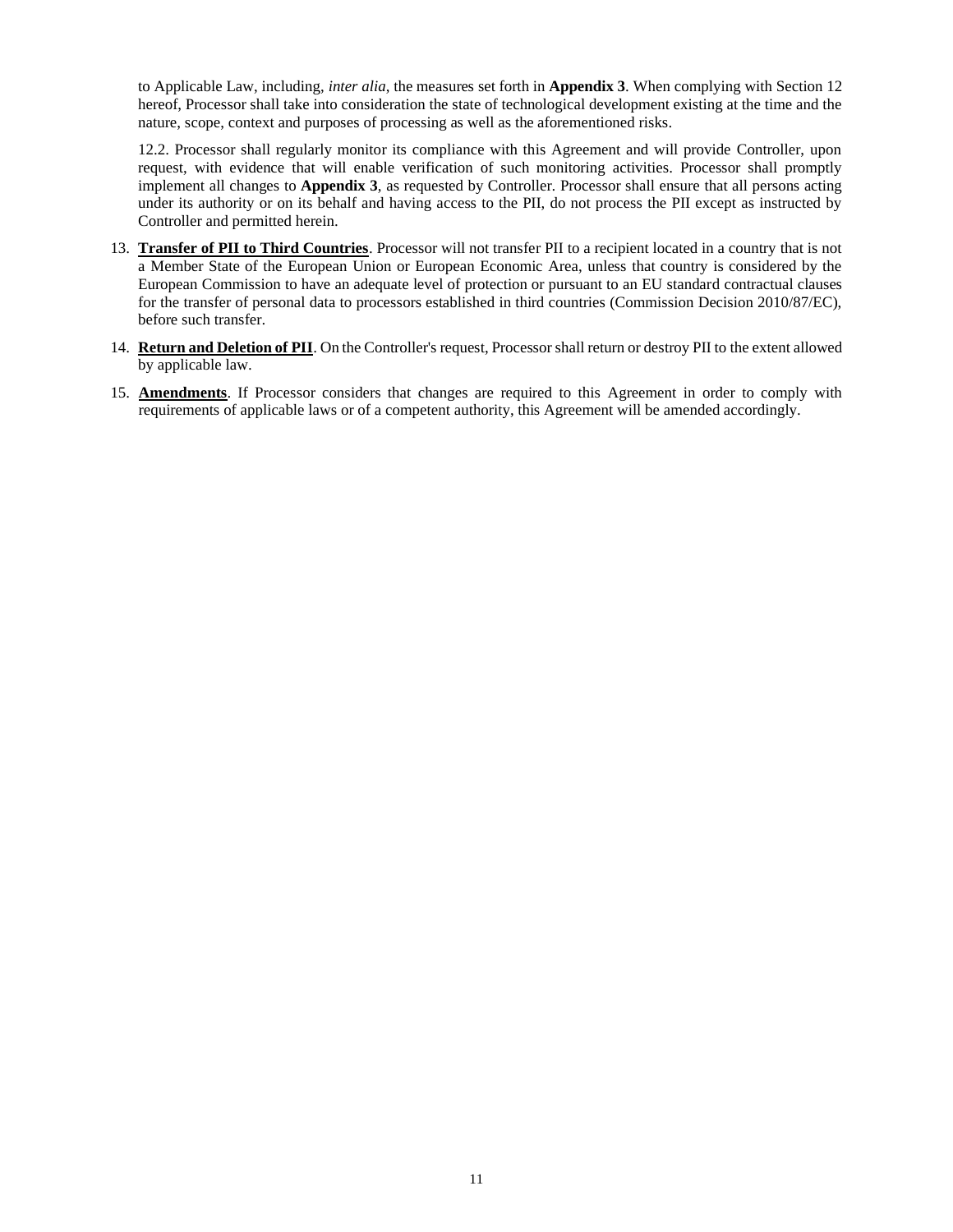## **Appendix 1 - Processing Details**

- 1. **Nature, purpose and subject matter of the Processing**. The nature, purpose and subject matter of the Processing is the provision of the Licensed Services set forth in the Main Agreement. The Licensed Services will provide insights in order to improve visibility on the hiring pipeline, including sources of candidates' applications, drops in the recruitment funnel, recruiters and interviewers calibration.
- 1. **Categories of Data Subjects**. Employees and candidates.
- 2. **Type of Personal Data**. Name, email address and phone numbers.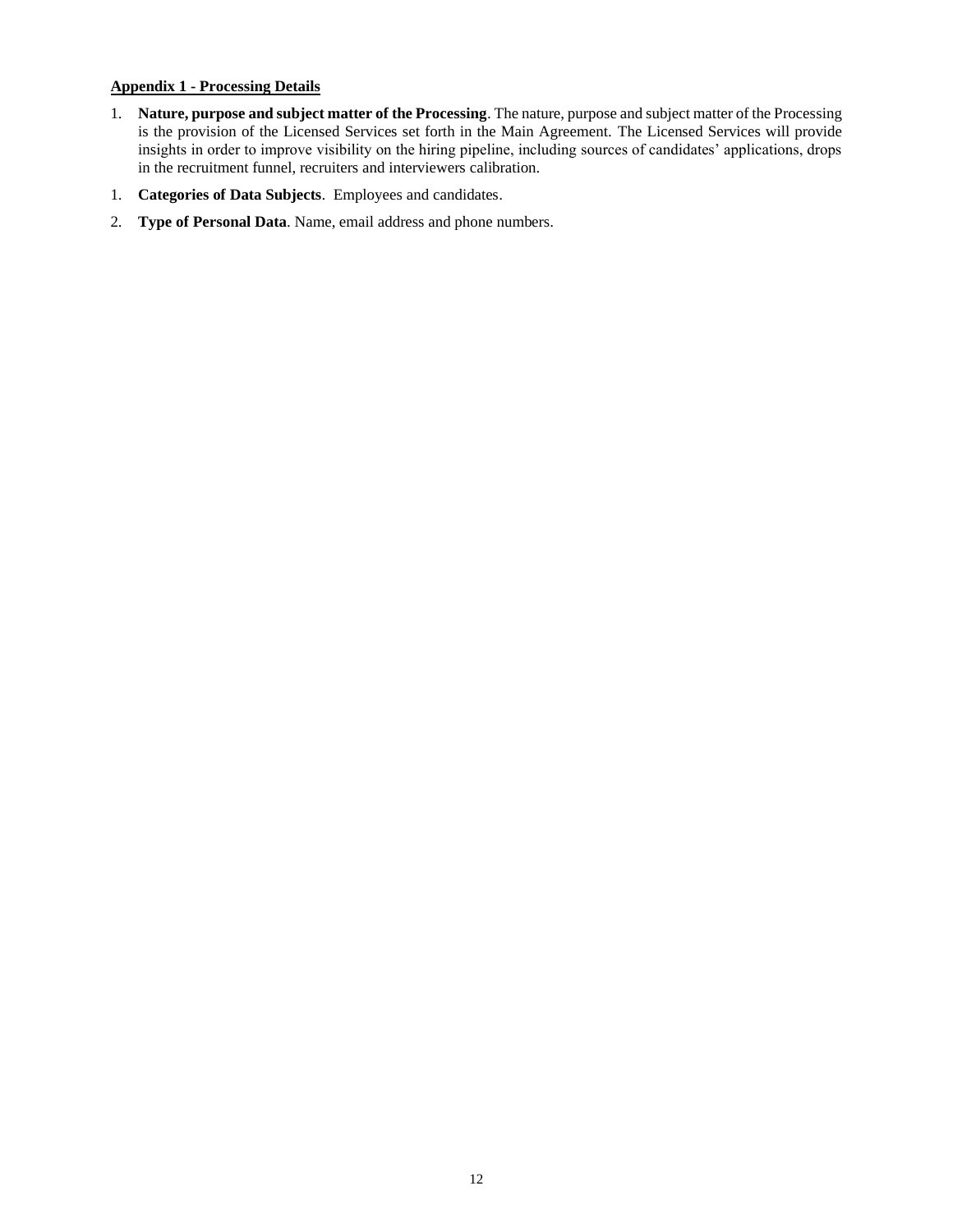# **Appendix 2 - Sub-Processors**

AWS, Azure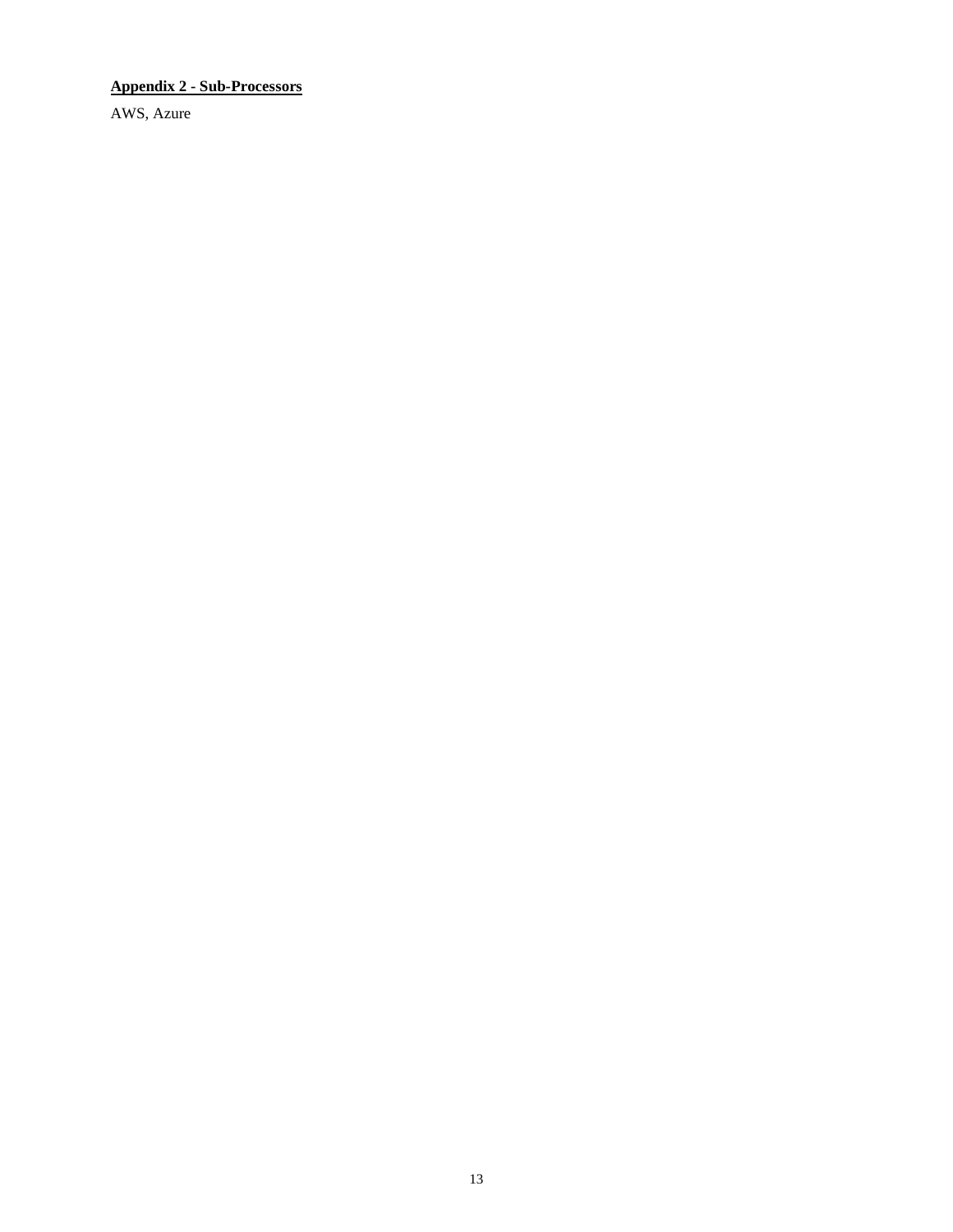## **Appendix 3 - Technical and Security Measures**

- 1. The ability to ensure the ongoing confidentiality, integrity, availability and resilience of processing systems and services.
- 2. The ability to restore the availability and access to PII in a timely manner in the event of a physical or technical incident.
- 3. A process for regularly testing, assessing and evaluating the effectiveness of technical and organizational measures for ensuring the security of the processing.

## Security Controls

DreamTeam considers privacy and security to be core functions of our platform. Earning and keeping the trust of our customers is our top priority, so we hold ourselves to the highest privacy and security standards.

The following outlines Processor's security controls:

## *a. Cloud Providers*

Processor's servers are spread across two cloud providers. We use AWS to host our backend servers and also the web application assets. In addition we use Azure's data warehouse and telemetry services.

## *b. Authentication Security*

Our personnel are required to use TOTP-based 2FA when accessing the cloud providers' management portals and APIs. Also, access to our code repositories at GitHub is protected by the same 2FA method.

Access to our production environment resources requires 2FA authentication as well.

## *c. Access Control*

Permissions to our personnel and our different servers are assigned according to the least privilege principle and are assigned to the minimal subset of employees who require the access for their day-to-day work.

Permissions are reviewed regularly and redundant access is removed when possible.

## *d. Network Security*

Vulnerability Scanning - Our publicly-exposed endpoints are periodically scanned for existing and emerging vulnerability on an ongoing basis. Critical and High severity vulnerabilities are handled and fixed in highest priority.

VPN - Employees' equipment is connected to a dedicated VPN server. Production access cannot be made without tunneling through our VPN service.

WAF and DDoS protection - Our publicly-exposed API services are protected with AWS WAF service that covers from several kinds of attacks, including bot attacks and web exploits that are part of the OWASP Top-10 list.

The exposed APIs services are protected by AWS against all known DDoS attacks both (Layer 3 and 4).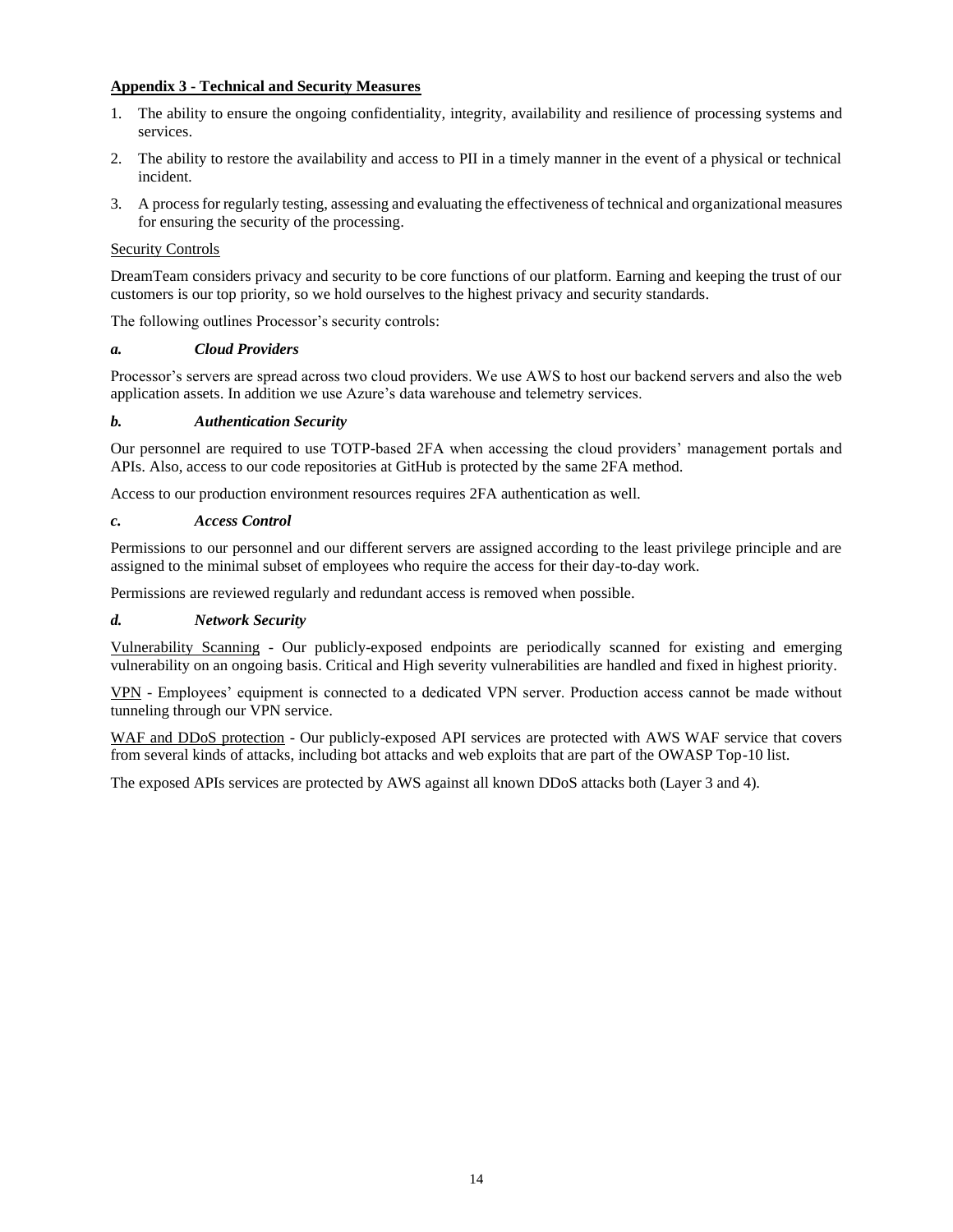## *e. Development*

Development cycle - Code changes made to DreamTeam's services are gone through a review process, after being tested in a development environment and before being pushed to our staging environment. All of this happens prior to applying these changes to our production environment.

Code and Docker scanning - We use a 3rd party service for our code and also Docker containers scanning which is SOC2 compliant. This service is integrated with our continuous integration pipeline.

## *f. Credentials*

User Passwords - DreamTeam login requires strong passwords. User passwords are salted, irreversibly hashed (bcrypt, 12 rounds), and stored in DreamTeam's database. Passwords are never sent by email to our customers.

Secrets - Our backend services are designed to use managed identities provided by the cloud providers and avoid secrets as much as possible. When secrets are in use, they are being kept in AWS Secret Manager and are manually rotated regularly.

User Session Revocation - DreamTeam allows its users to revoke their sessions at the occurrence of a security breach on the customer side, allowing them to secure their DreamTeam account from adversary access.

## *g. Data Handling*

Data Encryption - All customers' data, with no exceptions, is encrypted at rest with an encryption key managed by our cloud providers (up to December 2021, the encryption used is 256-bit AES encryption which is FIPS-140-2 compliant). Customers' sensitive information such as API keys are double-encrypted (AES-256) with our own key, on top of the managed key provided by the cloud platform. In addition, we use the industry standard encryption (TLS v1.2, 128-bit AES) when transiting data between our servers, including intra-datacenter transits.

Data Segregation - Customers data is segregated into separated and independent partitions to prevent the possibility of data leakage between different customers. The segregation mechanism is composed by using our data warehouse building blocks and our in-house composition which creates a virtual-view per each customer, scoped to its own data only. This virtual-view is guaranteed by the platform to restrict any data access made by the customer to the specific scope and is enforced to all data access requests automatically.

Data Residency - Our customers' data, and any other metadata managed by DreamTeam's system resides in US data centers which are SOC2 compliant.

Operations - DreamTeam personnel's access to customer data is restricted and performed in troubleshooting cases, upon customer's request and approval.

Retention - Our customers' data is applied with life-cycle policies that maintain the deletion and purge of aged data. Our product relies on continuous access to our customers' ATS system for synchronizing the data in a periodic manner.

Backups - DreamTeam's data, excluding our customers' data, is fully backed up in a periodic manner for the sole purpose of restoring our service in a timely fashion, in the case of database corruption or accidental deletion. Customers' data will be synchronized through the customer's ATS system.

## *h. Logs*

Audits - Any access to our data warehouse holding our customers data is audited for 30 days. Any control-plane access made programmatically or by our personnel to our cloud platforms is audited as well. These audit logs are immutable and cannot be modified or deleted by anyone.

Telemetry - Our servers use a comprehensive logging solution that handles all logs metrics and traces emitted by our services.

Monitoring - Our availability for our customers is our top priority, and we measure our availability by running both active and passive tests frequently. This helps us detect issues in near real time.